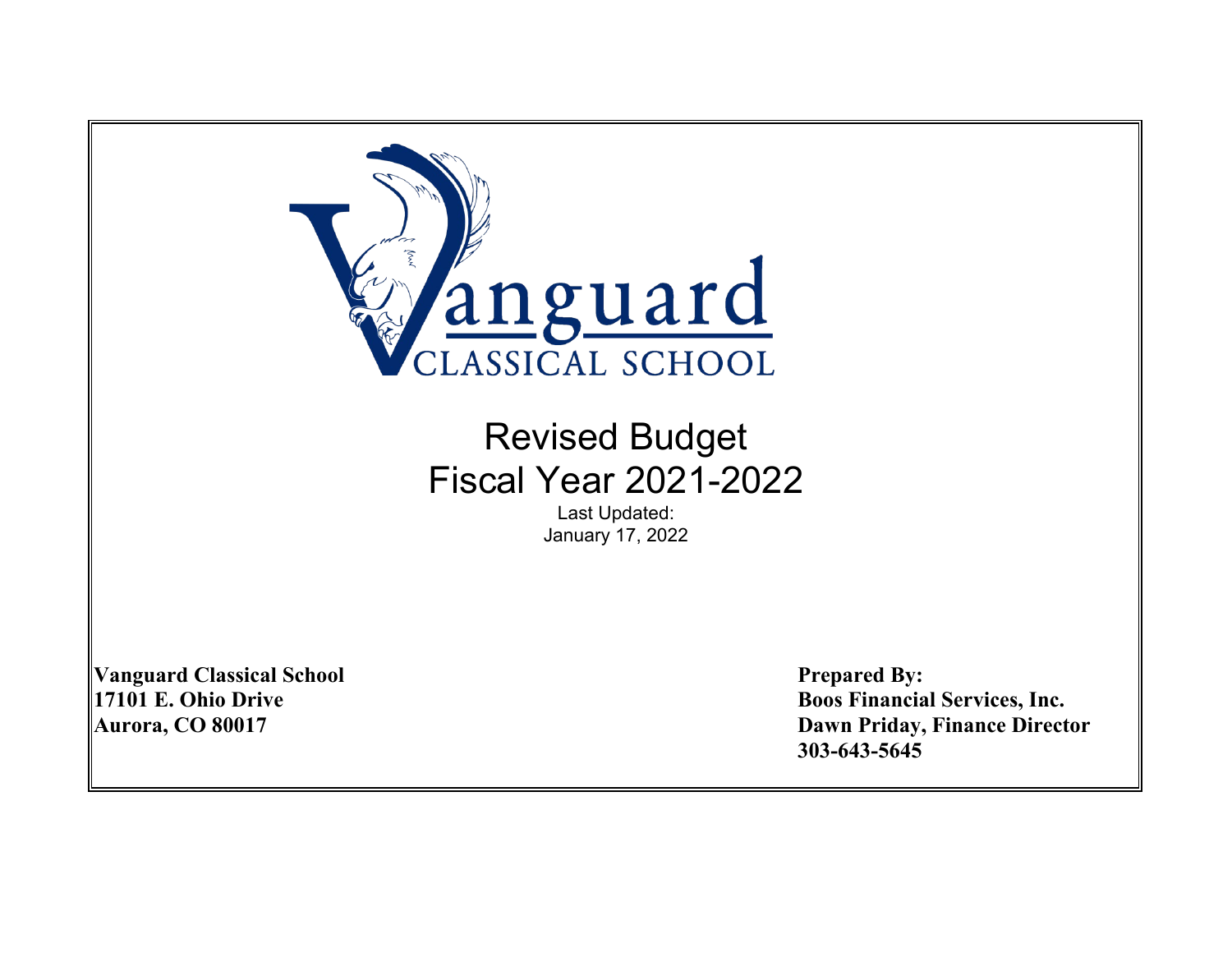| <b>Description</b>                           | 2020-2021<br><b>Actuals</b> | 2021-2022<br><b>Adopted</b><br><b>Budget</b> | 2021-2022<br><b>Revised</b><br><b>Budget</b> | Change<br><b>Adopted FY22/</b><br><b>Revised FY22</b> | <b>Projected</b><br>2022 - 2023<br><b>Budget</b> | Projected<br>2023 - 2024<br><b>Budget</b> | Projected<br>2024 - 2025<br><b>Budget</b> | Projected<br>2025 - 2026<br><b>Budget</b> |
|----------------------------------------------|-----------------------------|----------------------------------------------|----------------------------------------------|-------------------------------------------------------|--------------------------------------------------|-------------------------------------------|-------------------------------------------|-------------------------------------------|
| <b>BEGINNING FUND BALANCE</b>                |                             |                                              |                                              |                                                       |                                                  |                                           |                                           |                                           |
| <b>Beginning Fund Balance</b>                | \$3,145,463                 | \$4,748,929                                  | 5,006,609<br>\$                              | \$<br>257,679                                         | \$5,281,035                                      | \$5,949,217                               | \$6,595,154                               | \$6,757,358                               |
| <b>REVENUES</b>                              |                             |                                              |                                              |                                                       |                                                  |                                           |                                           |                                           |
| <b>Funded Full Time Students</b>             |                             |                                              |                                              |                                                       |                                                  |                                           |                                           |                                           |
| FTE / Head Count                             | 1.131                       | 1.156                                        | 1.114                                        | (42)                                                  | 1,129                                            | 1,144                                     | 1,159                                     | 1.174                                     |
| <b>PPR</b>                                   | \$8,590.02                  | $$9,234.27$ \$                               | $9,300.00$ \$                                | 65.73                                                 | \$9,695.99                                       | \$9,986.86                                | \$10,286.47                               | \$10,595.06                               |
| School Finance Funding                       | 9,711,218                   | 10,443,961                                   | 10,360,200                                   | (83, 761)                                             | 10,946,767                                       | 11,424,973                                | 11,922,019                                | 12,438,606                                |
| Mill Levy Funding                            | 3,162,468                   | 3,162,468                                    | 3,236,170                                    | 73,702                                                | 3,279,745                                        | 3,323,320                                 | 3,366,895                                 | 3,308,156                                 |
| Other APS Funding                            |                             |                                              | 52,686                                       | 52,686                                                |                                                  |                                           |                                           |                                           |
| At Risk Adjustment                           | (121, 803)                  | (185, 580)                                   | (139, 733)                                   | 45,847                                                | (148, 938)                                       | (156, 759)                                | (164, 916)                                | (173, 420)                                |
| <b>Fundraising</b>                           |                             |                                              |                                              |                                                       |                                                  |                                           |                                           |                                           |
| Fundraising                                  | 1,610                       |                                              | 7,332                                        | 7,332                                                 |                                                  |                                           |                                           |                                           |
| Gifts & Donations                            | 347                         |                                              | 175                                          | 175                                                   |                                                  |                                           |                                           |                                           |
| <b>Other Local Revenues</b>                  |                             |                                              |                                              |                                                       |                                                  |                                           |                                           |                                           |
| <b>Student Activities</b>                    | 39,966                      | 35,780                                       | 47.047                                       | 11,267                                                | 47,668                                           | 48,290                                    | 48,911                                    | 49,532                                    |
| <b>Building Rental</b>                       |                             |                                              | 615                                          | 615                                                   |                                                  |                                           |                                           |                                           |
| Interest Income                              | 8,548                       | 10,000                                       | 3,200                                        | (6,800)                                               | 2,000                                            | 2,000                                     | 2,000                                     | 2,000                                     |
| <b>District ESY Program</b>                  | 423                         |                                              |                                              |                                                       |                                                  |                                           |                                           |                                           |
| <b>Insurance Proceeds</b>                    |                             |                                              | 24,000                                       | 24,000                                                |                                                  |                                           |                                           |                                           |
| <b>Bond Funding</b>                          | 130,636                     |                                              |                                              |                                                       |                                                  | $\blacksquare$                            |                                           |                                           |
| Refunds                                      | 2,111                       |                                              | 3,056                                        | 3,056                                                 |                                                  |                                           |                                           |                                           |
| Miscellaneous Revenue                        |                             |                                              | 4,175                                        | 4,175                                                 |                                                  | $\blacksquare$                            |                                           |                                           |
| <b>State and Federal Grants</b>              |                             |                                              |                                              |                                                       |                                                  |                                           |                                           |                                           |
| Kindergarten FF&E                            |                             |                                              | 70,198                                       | 70,198                                                |                                                  |                                           |                                           |                                           |
| <b>ELPA</b>                                  | 277,580                     | 277,580                                      | 277,580                                      |                                                       | 277,580                                          | 277,580                                   | 277,580                                   | 277,580                                   |
| <b>READ Act</b>                              | 147,123                     | 119,161                                      | 210,146                                      | 90,985                                                | 113,291                                          | 114,373                                   | 115,455                                   | 116,537                                   |
| <b>State Capital Construction</b>            | 342,198                     | 297,305                                      | 339,255                                      | 41,949                                                | 333,300                                          | 327,398                                   | 321,550                                   | 315,758                                   |
| <b>State Share Mitigation</b>                | 138,672                     | $\blacksquare$                               | $\overline{\phantom{0}}$                     |                                                       |                                                  |                                           |                                           |                                           |
| Non-Employer PERA Contributions              |                             | 130,000                                      | 130,000                                      |                                                       | 130,000                                          | 130,000                                   | 130,000                                   | 130,000                                   |
| <b>CDE SHP Grant</b>                         | 21,915                      |                                              | 296,962                                      | 296,962                                               |                                                  |                                           |                                           |                                           |
| Title II                                     | 40,354                      | 40,288                                       | 40,288                                       |                                                       | 40,288                                           | 40,288                                    | 40,288                                    | 40,288                                    |
| Title IV                                     | 19,792                      | 22,508                                       | 22,508                                       |                                                       | 22,508                                           | 22,508                                    | 22,508                                    | 22,508                                    |
| COVID Relief Funds (CRF)                     | 557,084                     |                                              |                                              |                                                       |                                                  |                                           |                                           |                                           |
| COVID Relief Funds (CRF) - At Risk           | 132,241                     |                                              |                                              |                                                       |                                                  |                                           |                                           |                                           |
| ESSER I Funds                                | 200,792                     |                                              | 4,597                                        | 4,597                                                 |                                                  |                                           |                                           |                                           |
| <b>ESSER II Funds</b>                        | 323,271                     | 516,964                                      | 563,251                                      | 46,287                                                |                                                  |                                           |                                           |                                           |
| <b>ESSER III Funds</b>                       |                             |                                              | 944,397                                      | 944,397                                               | 463,115                                          | 990,157                                   |                                           |                                           |
| <b>SCCGP Funds</b>                           |                             |                                              | 60,000                                       | 60,000                                                |                                                  |                                           |                                           |                                           |
| <b>TOTAL REVENUES</b>                        | 15,136,545                  | 14,870,435                                   | 16,558,105                                   | 1,687,670                                             | 15,507,325                                       | 16,544,127                                | 16,082,290                                | 16,527,544                                |
| <b>Beginning Fund Balance &amp; Revenues</b> | 18,282,008                  | 19,619,365                                   | 21,564,714                                   | 1,945,349                                             | 20,788,360                                       | 22,493,344                                | 22,677,444                                | 23,284,902                                |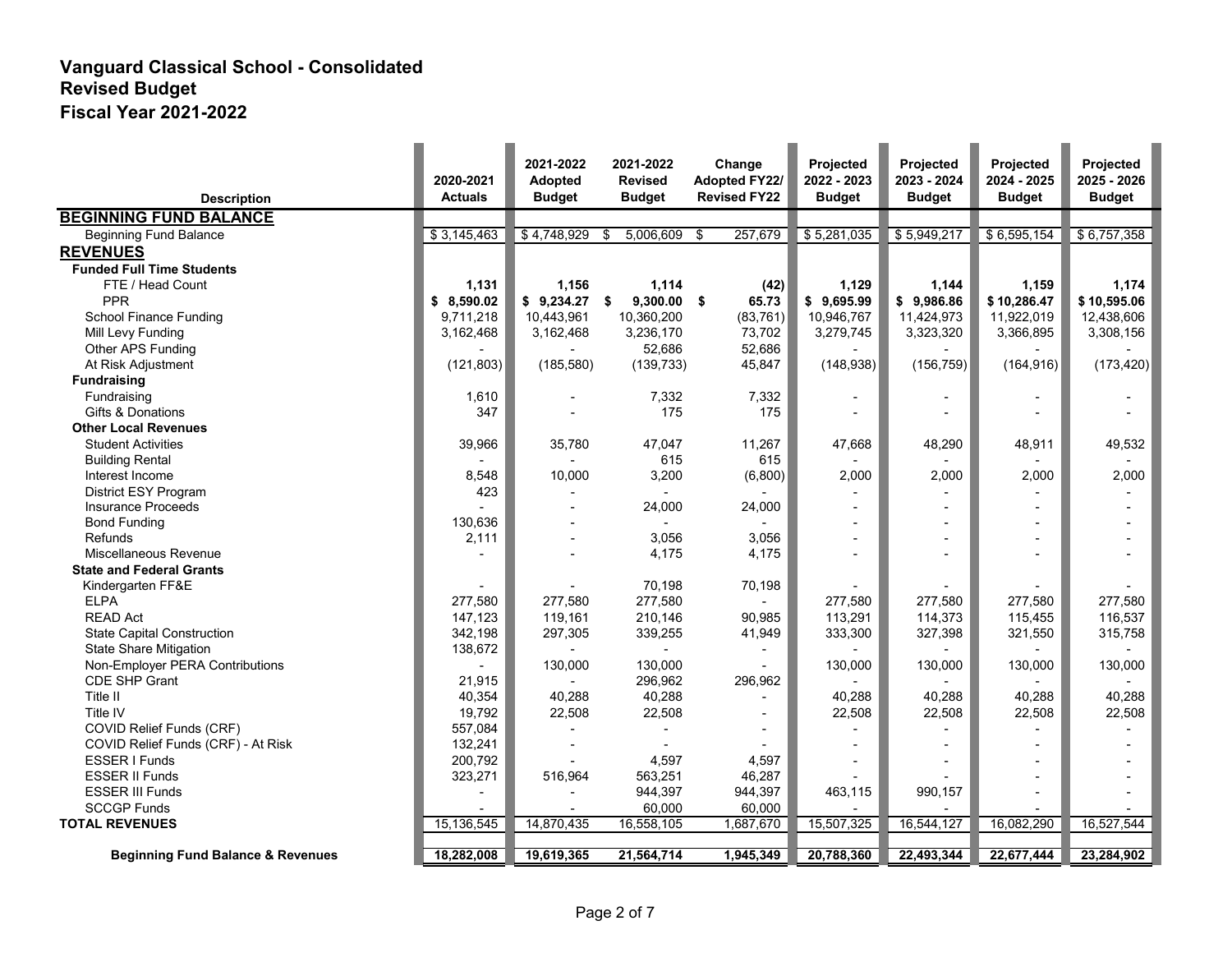| <b>Description</b>                     | 2020-2021<br><b>Actuals</b> | 2021-2022<br>Adopted<br><b>Budget</b> | 2021-2022<br><b>Revised</b><br><b>Budget</b> | Change<br><b>Adopted FY22/</b><br><b>Revised FY22</b> | Projected<br>2022 - 2023<br><b>Budget</b> | Projected<br>2023 - 2024<br><b>Budget</b> | Projected<br>2024 - 2025<br><b>Budget</b> | Projected<br>2025 - 2026<br><b>Budget</b> |
|----------------------------------------|-----------------------------|---------------------------------------|----------------------------------------------|-------------------------------------------------------|-------------------------------------------|-------------------------------------------|-------------------------------------------|-------------------------------------------|
| <b>EXPENDITURES</b>                    |                             |                                       |                                              |                                                       |                                           |                                           |                                           |                                           |
| Salaries:                              |                             |                                       |                                              |                                                       |                                           |                                           |                                           |                                           |
| <b>Teachers</b>                        | 2,830,848                   | 3,404,750                             | 3,350,800                                    | (53,950)                                              | 3,618,000                                 | 3,747,700                                 | 3,822,654                                 | 3,899,107                                 |
| <b>Substitute Teachers</b>             | 61,844                      | 41,300                                | 91,100                                       | 49,800                                                | 94,400                                    | 96,400                                    | 98,328                                    | 100,295                                   |
| <b>Special Education Teachers</b>      | 646,389                     | 705,200                               | 632,000                                      | (73, 200)                                             | 592,100                                   | 613,400                                   | 625,668                                   | 638,181                                   |
| Special Education Para's/ESL           | 326,661                     | 455,000                               | 378,500                                      | (76, 500)                                             | 417,600                                   | 432,500                                   | 441,150                                   | 449,973                                   |
| <b>Instructional Aides</b>             | 477,080                     | 546,000                               | 142,300                                      | (403, 700)                                            | 73,067                                    | 75,897                                    | 458,283                                   | 467,449                                   |
| <b>Total Student Support Services</b>  | 208.486                     | 260.700                               | 108,100                                      | (152,600)                                             | 487,650                                   | 505,083                                   | 515.557                                   | 526,254                                   |
| Administration                         | 555,907                     | 549,000                               | 546,100                                      | (2,900)                                               | 590,300                                   | 611,000                                   | 617,850                                   | 630,207                                   |
| <b>Operational Support Services</b>    | 205,850                     | 286,717                               | 255,000                                      | (31, 717)                                             | 396,600                                   | 397,200                                   | 415,580                                   | 423,892                                   |
| <b>Administrative Assistants</b>       | 199,143                     | 206,500                               | 227,300                                      | 20,800                                                | 215,000                                   | 218,300                                   | 227,460                                   | 232,009                                   |
| <b>Performance Bonus</b>               |                             | 116,400                               | 217,050                                      | 100,650                                               | 100,000                                   | 100,000                                   | 100,000                                   | 100,000                                   |
| <b>Total Salaries</b>                  | 5,512,209                   | 6,571,567                             | 5,948,250                                    | (623, 317)                                            | 6,584,717                                 | 6,797,480                                 | 7,322,530                                 | 7,467,366                                 |
| <b>Percentage of Revenues</b>          | 36%                         | 44%                                   | 36%                                          |                                                       | 42%                                       | 41%                                       | 46%                                       | 45%                                       |
| <b>Stipend &amp; Bonus:</b>            |                             |                                       |                                              |                                                       |                                           |                                           |                                           |                                           |
| Stipends                               | 12,300                      | 34,725                                | 40,881                                       | 6,156                                                 | 40.881                                    | 42.107                                    | 43,371                                    | 44,672                                    |
| <b>Retention Bonus</b>                 | 6,000                       | 12,000                                | 10,000                                       | (2,000)                                               | 13,300                                    | 13,300                                    | 13,300                                    | 13,300                                    |
| <b>Total Stipend &amp; Bonus</b>       | 18,300                      | 46,725                                | 50,881                                       | 4,156                                                 | 54,181                                    | 55.407                                    | 56.671                                    | 57,972                                    |
| <b>Benefits:</b>                       |                             |                                       |                                              |                                                       |                                           |                                           |                                           |                                           |
| <b>Health Benefits</b>                 | 435,576                     | 491,174                               | 460,100                                      | (31,074)                                              | 535,379                                   | 583,564                                   | 636,084                                   | 693,332                                   |
| PERA/Medicare                          | 1,226,753                   | 1,479,188                             | 1,340,806                                    | (138, 382)                                            | 1,516,988                                 | 1,600,149                                 | 1,759,939                                 | 1,794,793                                 |
| Non-Employer PERA Contributions        |                             | 130,000                               | 130,000                                      |                                                       | 130,000                                   | 130,000                                   | 130,000                                   | 130,000                                   |
| <b>Total Benefits</b>                  | 1,662,329                   | 2,100,362                             | 1,930,906                                    | (169, 456)                                            | 2,182,368                                 | 2,313,713                                 | 2,526,024                                 | 2,618,125                                 |
| <b>Percentage of Salaries</b>          | 30%                         | 32%                                   | 32%                                          |                                                       | 33%                                       | 34%                                       | 34%                                       | 35%                                       |
| <b>Total Salaries &amp; Benefits</b>   | 7,192,838                   | 8,718,654                             | 7,930,037                                    | (788, 617)                                            | 8,821,266                                 | 9,166,600                                 | 9,905,224                                 | 10,143,463                                |
| <b>Percentage of Revenues</b>          | 48%                         | 59%                                   | 48%                                          |                                                       | 57%                                       | 55%                                       | 62%                                       | 61%                                       |
| <b>INSTRUCTIONAL</b>                   |                             |                                       |                                              |                                                       |                                           |                                           |                                           |                                           |
| <b>Purchased Services</b>              |                             |                                       |                                              |                                                       |                                           |                                           |                                           |                                           |
| <b>Professional Education Services</b> | 1,092                       | 36,000                                | 36,000                                       |                                                       | 37.080                                    | 38.192                                    | 39.338                                    | 40,518                                    |
| Substitutes - Kelly Services           | 1,001                       | 50,000                                | 50,000                                       |                                                       | 51,500                                    | 53,045                                    | 54,636                                    | 56,275                                    |
| <b>SPED Services</b>                   | 74,095                      | 71,000                                | 157,900                                      | 86,900                                                | 157,900                                   | 162,637                                   | 167,516                                   | 172,542                                   |
| Professional Development Fees & Travel | 11,590                      | 4,000                                 | 6,000                                        | 2,000                                                 | 4,120                                     | 4,244                                     | 4,371                                     | 4,502                                     |
| <b>Equipment Rentals - Copiers</b>     | 109,300                     | 102,000                               | 54,715                                       | (47, 285)                                             | 57,824                                    | 59,559                                    | 61,346                                    | 63,186                                    |
| <b>Contracted Field Trips</b>          | 540                         | 25,480                                | 25,480                                       |                                                       | 26,244                                    | 27,032                                    | 27,843                                    | 28,678                                    |
| <b>Concurrent Enrollment</b>           | 8,494                       | 30,000                                | 15,000                                       | (15,000)                                              | 15,000                                    | 15,000                                    | 15,000                                    | 15,000                                    |
| <b>Supplies and Materials</b>          |                             |                                       |                                              |                                                       |                                           |                                           |                                           |                                           |
| Books & Materials - Instructional      | 49,479                      | 295,869                               | 295,869                                      |                                                       | 141,500                                   | 144,500                                   | 144,500                                   | 144,500                                   |
| Instructional Technology               | (9, 418)                    | 135,778                               | 135,210                                      | (568)                                                 | 112,900                                   | 114,400                                   | 115,900                                   | 117,400                                   |
| <b>Bond Tech Expenditures</b>          | 54,316                      |                                       | 71,047                                       | 71,047                                                |                                           |                                           |                                           |                                           |
| <b>Student Activities</b>              | 14,425                      | 98,500                                | 106,800                                      | 8,300                                                 | 101,455                                   | 104,499                                   | 107,634                                   | 110,863                                   |
| <b>Instructional FF&amp;E</b>          | 314,914                     | 848,627                               | 70,198<br>1,024,219                          | 70,198<br>175,592                                     | 705,524                                   | 723,107                                   | 738,083                                   | 753,464                                   |
| <b>Total Instructional</b>             |                             |                                       |                                              |                                                       |                                           |                                           |                                           |                                           |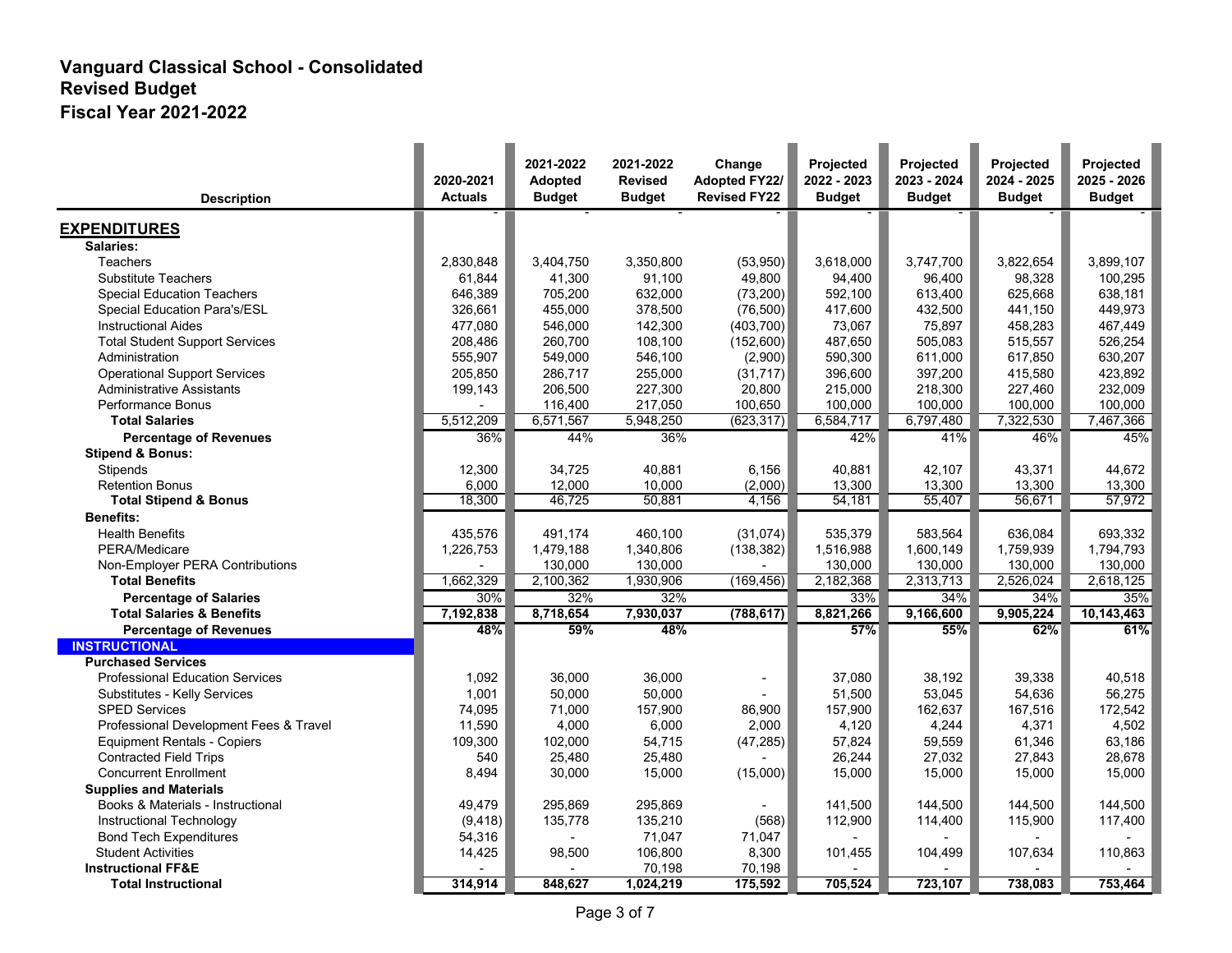| <b>Description</b>                           | 2020-2021<br><b>Actuals</b> | 2021-2022<br><b>Adopted</b><br><b>Budget</b> | 2021-2022<br><b>Revised</b><br><b>Budget</b> | Change<br><b>Adopted FY22/</b><br><b>Revised FY22</b> | Projected<br>2022 - 2023<br><b>Budget</b> | Projected<br>2023 - 2024<br><b>Budget</b> | Projected<br>2024 - 2025<br><b>Budget</b> | Projected<br>2025 - 2026<br><b>Budget</b> |
|----------------------------------------------|-----------------------------|----------------------------------------------|----------------------------------------------|-------------------------------------------------------|-------------------------------------------|-------------------------------------------|-------------------------------------------|-------------------------------------------|
| <b>SUPPORTING SERVICES</b>                   |                             |                                              |                                              |                                                       |                                           |                                           |                                           |                                           |
| <b>Support Operations Purchased Services</b> |                             |                                              |                                              |                                                       |                                           |                                           |                                           |                                           |
| <b>Business Services</b>                     | 156,550                     | 161,249                                      | 162,250                                      | 1,000                                                 | 167,117                                   | 172,130                                   | 175,573                                   | 179,085                                   |
| <b>Technology Services Outsourced</b>        | 2,472                       | 7,200                                        | 7,200                                        |                                                       | 7,416                                     | 7,638                                     | 7,868                                     | 8,104                                     |
| <b>ACCO Contracted Services</b>              | 2,066                       |                                              | 1,500                                        | 1,500                                                 |                                           |                                           |                                           |                                           |
| Other Contracted Services - Support          | 3,864                       |                                              |                                              |                                                       |                                           |                                           |                                           |                                           |
| Advertising/Marketing                        | 33,271                      | 80,000                                       | 80,000                                       |                                                       | 82,400                                    | 84,872                                    | 87,418                                    | 90,041                                    |
| Dues & Fees                                  | 14,608                      | 42,000                                       | 42,000                                       |                                                       | 43,260                                    | 44,558                                    | 45,895                                    | 47,271                                    |
| <b>Business Services</b>                     |                             |                                              |                                              |                                                       |                                           |                                           |                                           |                                           |
| <b>Banking</b>                               | 594                         | 2,200                                        | 3,390                                        | 1,190                                                 | 3,492                                     | 3,596                                     | 3,704                                     | 3,815                                     |
| Payroll / Benefits Services                  | 22,287                      | 28,350                                       | 29,110                                       | 760                                                   | 27,972                                    | 28,811                                    | 29,676                                    | 30,566                                    |
| Audit / Tax Services                         | 8,900                       | 9,650                                        | 9,650                                        |                                                       | 9,425                                     | 9,725                                     | 10,017                                    | 10,317                                    |
| <b>Legal Services</b>                        | 7,152                       | 50,000                                       | 59,500                                       | 9,500                                                 | 51,500                                    | 53,045                                    | 54,636                                    | 56,275                                    |
| <b>District Services</b>                     |                             |                                              |                                              |                                                       |                                           |                                           |                                           |                                           |
| Aurora Public Schools District Admin Fee     | 205,571                     | 261,099                                      | 259,005                                      | (2,094)                                               | 273,669                                   | 285,624                                   | 298,050                                   | 310,965                                   |
| Aurora Public Schools Other Fees             | 213.948                     | 237.319                                      | 212.160                                      | (25, 159)                                             | 218,525                                   | 225.081                                   | 231.833                                   | 238.788                                   |
| <b>District Fee SPED Services</b>            | 477,698                     | 166,787                                      | 523,710                                      | 356,923                                               | 548,316                                   | 573,928                                   | 600,582                                   | 628,320                                   |
| <b>Human Resources</b>                       |                             |                                              |                                              |                                                       |                                           |                                           |                                           |                                           |
| <b>Background Checks</b>                     | 1,003                       | 1,900                                        | 2,800                                        | 900                                                   | 2,800                                     | 2,800                                     | 2,800                                     | 2,800                                     |
| Unemployment Insurance                       | 17,887                      | 20,249                                       | 17,997                                       | (2, 252)                                              | 21,051                                    | 21,733                                    | 22,138                                    | 22,576                                    |
| <b>Workers Comp Insurance</b>                | 24,261                      | 28,836                                       | 28,640                                       | (196)                                                 | 29,935                                    | 30,918                                    | 31,494                                    | 32,126                                    |
| Advertising / Recruiting / Other             | 25,281                      | 11,500                                       | 11,500                                       |                                                       | 11,500                                    | 11,500                                    | 11,500                                    | 11,500                                    |
| <b>Property Related Services</b>             |                             |                                              |                                              |                                                       |                                           |                                           |                                           |                                           |
| Utilities/Water/Waste Removal                | 130,079                     | 152,200                                      | 152,200                                      |                                                       | 156,766                                   | 161,469                                   | 166,313                                   | 171,302                                   |
| Repairs & Maintenance Facility/Grounds       | 310,508                     | 397,920                                      | 476,957                                      | 79,037                                                | 432,022                                   | 444,701                                   | 591.715                                   | 595,104                                   |
| <b>Facility Lease</b>                        | 2,239,368                   | 2,109,098                                    | 2,109,098                                    |                                                       | 2,233,989                                 | 2,323,580                                 | 2,368,344                                 | 2,366,944                                 |
| <b>Bond Fees</b>                             | 3,844                       | 10,601                                       | 10,601                                       |                                                       | 10,568                                    | 10,505                                    | 10,410                                    | 10,300                                    |
| Shared Cost of West Kitchen                  | 51,525                      | 20,000                                       | 17,340                                       | (2,660)                                               | 20,000                                    | 20,000                                    | 20.000                                    | 20.000                                    |
| Liability Insurance - Property               | 101,059                     | 53,675                                       | 74,962                                       | 21,287                                                | 77,211                                    | 79,527                                    | 81,913                                    | 84,370                                    |
| Telephone/Internet                           | 6,522                       | 103,400                                      | 79,600                                       | (23, 800)                                             | 27,500                                    | 28,325                                    | 29,175                                    | 30,050                                    |
| <b>Facility Projects</b>                     | 163,896                     | 168,000                                      | 636,640                                      | 468,640                                               | 90,000                                    | 90,000                                    | 90,000                                    | 90,000                                    |
| Non-Capital Furniture, Fixtures & Equipment  | 28,626                      | 41,380                                       | 89,358                                       | 47,978                                                | 35,000                                    | 35,000                                    | 35,000                                    | 35,000                                    |
| <b>Supplies and Materials</b>                |                             |                                              |                                              |                                                       |                                           |                                           |                                           |                                           |
| <b>Staff Appreciation</b>                    | 24,430                      | 35,300                                       | 35,300                                       |                                                       | 35,300                                    | 35,300                                    | 35,300                                    | 35,300                                    |
| Supplies & Materials - Office                | 38,010                      | 42,750                                       | 42,750                                       |                                                       | 44,000                                    | 44,000                                    | 44,000                                    | 44,000                                    |
| <b>Total Operations &amp; Support</b>        | 4,315,280                   | 4,242,664                                    | 5,175,217                                    | 932,553                                               | 4,660,733                                 | 4,828,367                                 | 5,085,353                                 | 5,154,919                                 |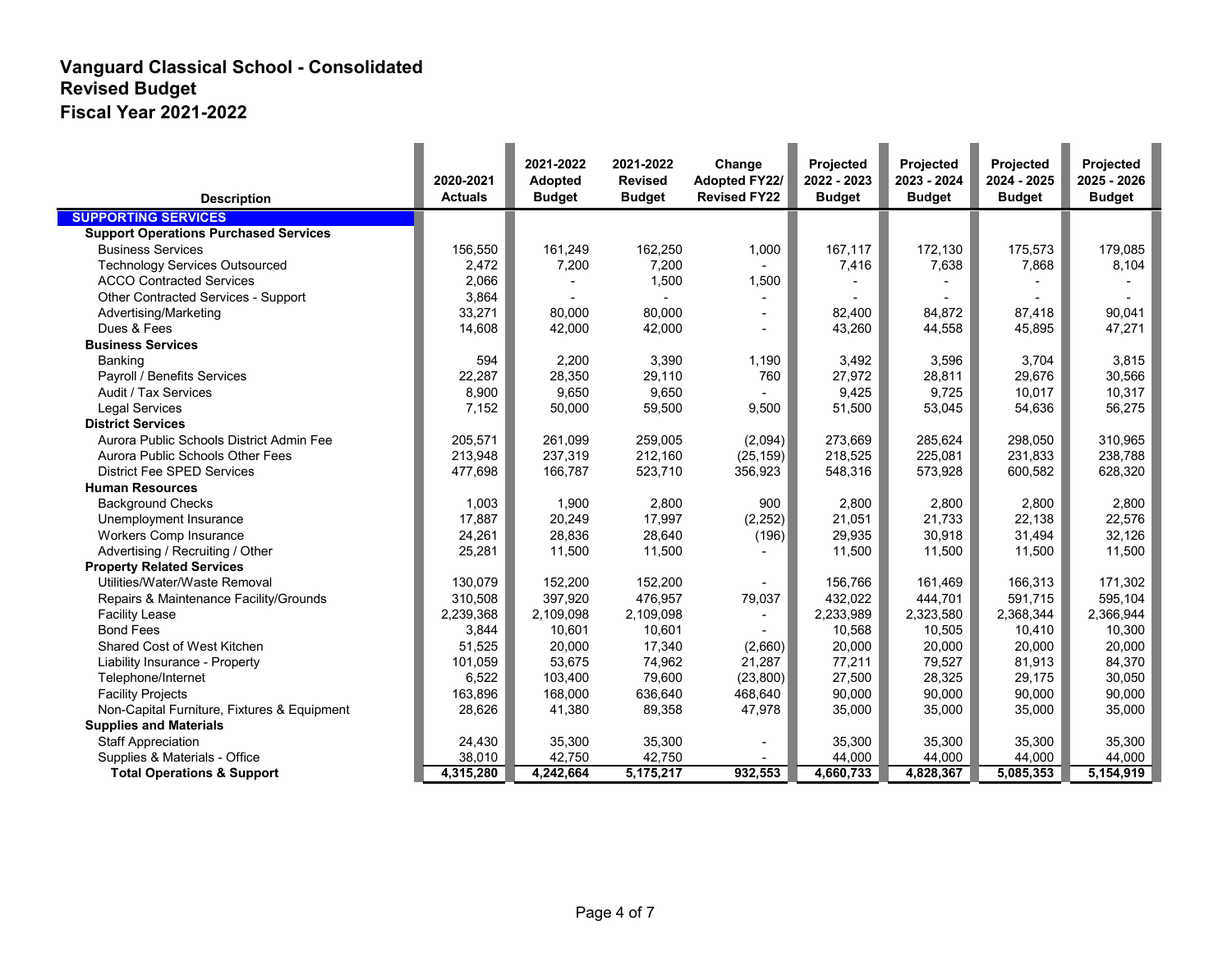| <b>Description</b>                              | 2020-2021<br><b>Actuals</b> | 2021-2022<br><b>Adopted</b><br><b>Budget</b> | 2021-2022<br><b>Revised</b><br><b>Budget</b> | Change<br><b>Adopted FY22/</b><br><b>Revised FY22</b> | Projected<br>2022 - 2023<br><b>Budget</b> | Projected<br>2023 - 2024<br><b>Budget</b> | Projected<br>2024 - 2025<br><b>Budget</b> | Projected<br>2025 - 2026<br><b>Budget</b> |
|-------------------------------------------------|-----------------------------|----------------------------------------------|----------------------------------------------|-------------------------------------------------------|-------------------------------------------|-------------------------------------------|-------------------------------------------|-------------------------------------------|
| <b>Grants</b>                                   |                             |                                              |                                              |                                                       |                                           |                                           |                                           |                                           |
| <b>CDE SHP Grant</b>                            |                             |                                              |                                              |                                                       |                                           |                                           |                                           |                                           |
| Salary                                          | 21,915                      |                                              | 204,200                                      | 204,200                                               |                                           |                                           |                                           |                                           |
| <b>Benefits</b>                                 |                             |                                              | 37,267                                       | 37,267                                                |                                           |                                           |                                           |                                           |
| <b>Purchased Professional Services</b>          |                             |                                              | 40,950                                       | 40,950                                                |                                           |                                           |                                           |                                           |
| Professional Development                        |                             |                                              | 10,851                                       | 10,851                                                |                                           |                                           |                                           |                                           |
| Supplies & Materials                            |                             |                                              | 3,695                                        | 3,695                                                 |                                           |                                           |                                           |                                           |
| <b>Total CDE SHP Grant</b>                      | 21,915                      | $\overline{a}$                               | 296,962                                      | 296,962                                               | $\sim$                                    | $\sim$                                    | $\blacksquare$                            |                                           |
| <b>Title II</b>                                 |                             |                                              |                                              |                                                       |                                           |                                           |                                           |                                           |
| <b>Salaries</b>                                 | 5,250                       |                                              |                                              |                                                       |                                           |                                           |                                           |                                           |
| Purchased Services- Prof. Ed. Services          | 21,664                      | $\overline{a}$                               | 11,927                                       | 11,927                                                | 18,000                                    | 18,000                                    | 18.000                                    | 18,000                                    |
| <b>Professional Development</b>                 | 12,499                      | 25,943                                       | 25,708                                       | (235)                                                 | 22,181                                    | 22,181                                    | 22,181                                    | 22,181                                    |
| Supplies & Materials                            | 941                         | 14,345                                       | 2,653                                        | (11, 692)                                             | 107                                       | 107                                       | 107                                       | 107                                       |
| <b>Total Title II</b>                           | 40,354                      | 40,288                                       | 40,288                                       |                                                       | 40,288                                    | 40,288                                    | 40,288                                    | 40,288                                    |
| <b>Title IV</b>                                 |                             |                                              |                                              |                                                       |                                           |                                           |                                           |                                           |
| Professional Development                        |                             |                                              |                                              |                                                       | 2,582                                     | 2,582                                     | 2,582                                     | 2,582                                     |
| <b>Purchased Services</b>                       | 249                         |                                              | 300                                          | 300                                                   |                                           |                                           |                                           |                                           |
| Community Service - Field Trip                  |                             |                                              |                                              |                                                       | 687                                       | 687                                       | 687                                       | 687                                       |
| Supplies & Materials                            | 19,543                      | 22,508                                       | 22,208                                       | (300)                                                 | 19,239                                    | 19,239                                    | 19,239                                    | 19,239                                    |
| <b>Total Title IV</b>                           | 19,792                      | 22,508                                       | 22,508                                       |                                                       | 22,508                                    | 22,508                                    | 22,508                                    | 22,508                                    |
| <b>READ Act</b>                                 |                             |                                              |                                              |                                                       |                                           |                                           |                                           |                                           |
| Stipends                                        | 15,558                      |                                              |                                              |                                                       |                                           |                                           |                                           |                                           |
| <b>Benefits</b>                                 | 3,524                       |                                              |                                              |                                                       |                                           |                                           |                                           |                                           |
| Books & Materials - Instructional               | 128,042                     | 119,161                                      | 210,146                                      | 90,985                                                | 113,291                                   | 114,373                                   | 115,455                                   | 116,537                                   |
| <b>Total Read Act</b>                           | 147,123                     | 119,161                                      | 210,146                                      | 90,985                                                | 113,291                                   | 114,373                                   | 115,455                                   | 116,537                                   |
| <b>COVID Relief Funds (CRF)</b>                 |                             |                                              |                                              |                                                       |                                           |                                           |                                           |                                           |
| Salary                                          | 78,208                      |                                              |                                              |                                                       |                                           |                                           |                                           |                                           |
| Stipends                                        | 20,725                      |                                              |                                              |                                                       |                                           |                                           |                                           |                                           |
| <b>Benefits</b>                                 | 27,916                      |                                              |                                              |                                                       |                                           |                                           |                                           |                                           |
| Instructional Technology                        | 196,756                     |                                              |                                              |                                                       |                                           |                                           |                                           |                                           |
| <b>Instructional Materials</b>                  | 50,256                      |                                              |                                              |                                                       |                                           |                                           |                                           |                                           |
| <b>Purchased Services</b>                       | 30,310                      |                                              |                                              |                                                       |                                           |                                           |                                           |                                           |
| <b>Professional Development</b>                 | 4,620                       |                                              |                                              |                                                       |                                           |                                           |                                           |                                           |
| Furniture, Fixtures & Equipment                 | 75,936                      |                                              |                                              |                                                       |                                           |                                           |                                           |                                           |
| Supplies & Materials                            | 72,358                      |                                              |                                              | $\blacksquare$                                        |                                           |                                           |                                           |                                           |
| <b>Total COVID Relief Funds (CRF)</b>           | 557,084                     | ä,                                           | $\blacksquare$                               | ä,                                                    |                                           |                                           |                                           |                                           |
| <b>COVID Relief Funds (CRF) - At Risk</b>       |                             |                                              |                                              |                                                       |                                           |                                           |                                           |                                           |
| Salary                                          | 132,241                     |                                              |                                              |                                                       |                                           |                                           |                                           |                                           |
| <b>Total COVID Relief Funds (CRF) - At Risk</b> | 132,241                     | $\blacksquare$                               | $\blacksquare$                               | $\blacksquare$                                        |                                           |                                           |                                           |                                           |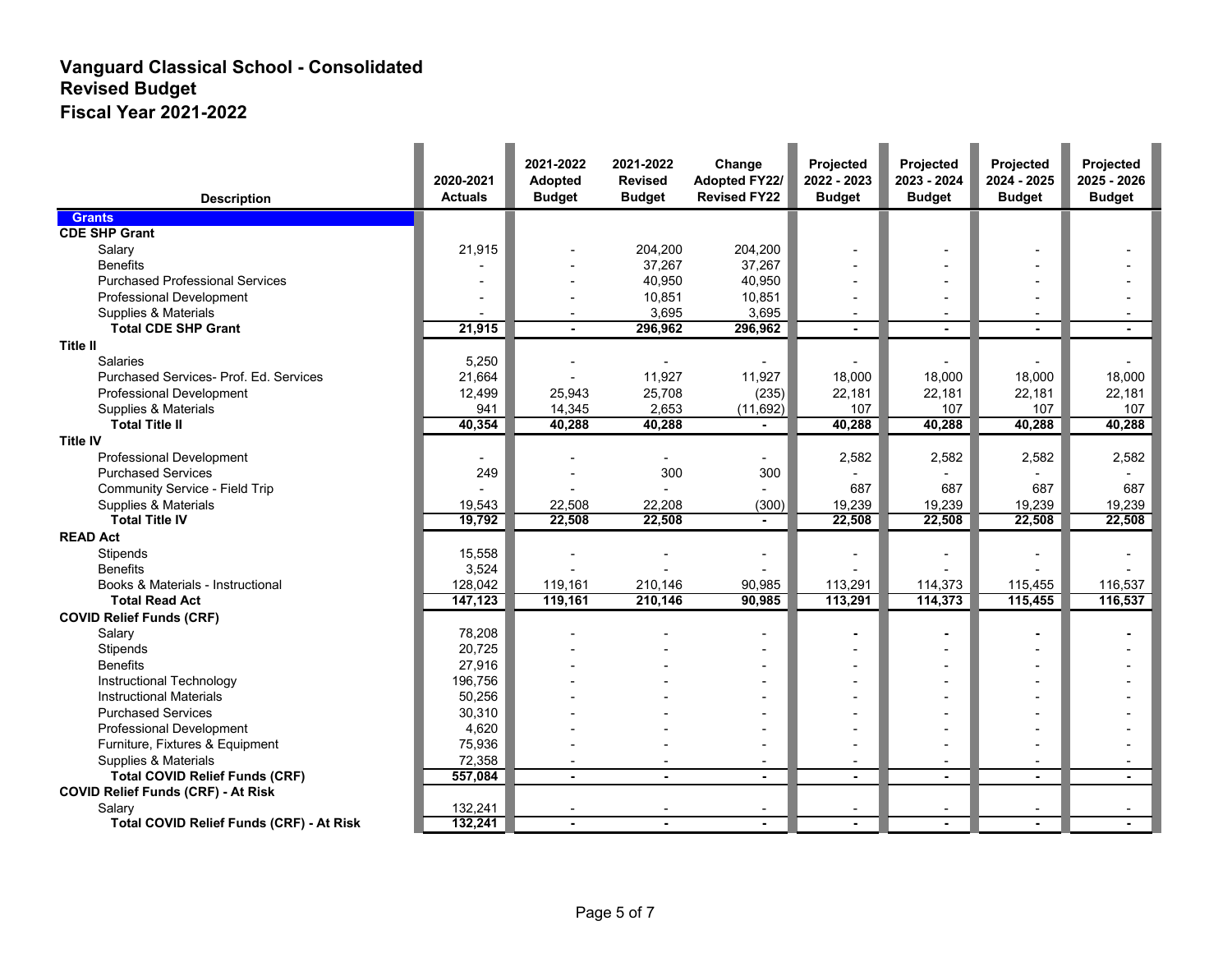| <b>Description</b>                            | 2020-2021<br><b>Actuals</b> | 2021-2022<br><b>Adopted</b><br><b>Budget</b> | 2021-2022<br><b>Revised</b><br><b>Budget</b> | Change<br><b>Adopted FY22/</b><br><b>Revised FY22</b> | Projected<br>2022 - 2023<br><b>Budget</b> | Projected<br>2023 - 2024<br><b>Budget</b> | Projected<br>2024 - 2025<br><b>Budget</b> | Projected<br>2025 - 2026<br><b>Budget</b> |
|-----------------------------------------------|-----------------------------|----------------------------------------------|----------------------------------------------|-------------------------------------------------------|-------------------------------------------|-------------------------------------------|-------------------------------------------|-------------------------------------------|
| <b>ESSER I Funds</b>                          |                             |                                              |                                              |                                                       |                                           |                                           |                                           |                                           |
| Salary                                        | 24,974                      |                                              |                                              |                                                       |                                           |                                           |                                           |                                           |
| <b>Benefits</b>                               | 5,626                       |                                              |                                              |                                                       |                                           |                                           |                                           |                                           |
| Instructional Technology                      | 26,867                      |                                              |                                              |                                                       |                                           |                                           |                                           |                                           |
| <b>Purchased Services</b>                     | 31,226                      |                                              |                                              |                                                       |                                           |                                           |                                           |                                           |
| Furniture, Fixtures & Equipment               | 110,316                     |                                              |                                              |                                                       |                                           |                                           |                                           |                                           |
| Supplies & Materials                          | 1,782                       | $\overline{\phantom{a}}$                     | 4,597                                        | 4,597                                                 |                                           | $\overline{\phantom{a}}$                  | $\overline{\phantom{0}}$                  |                                           |
| <b>Total ESSER I Funds</b>                    | 200,792                     |                                              | 4,597                                        | 4,597                                                 | $\blacksquare$                            |                                           | $\blacksquare$                            |                                           |
| <b>ESSER II Funds</b>                         |                             |                                              |                                              |                                                       |                                           |                                           |                                           |                                           |
| Salary                                        | 96,917                      | 131,501                                      | 162,200                                      | 30,699                                                |                                           |                                           |                                           |                                           |
| <b>Benefits</b>                               | 9,146                       | 29,785                                       | 35,700                                       | 5,915                                                 |                                           |                                           |                                           |                                           |
| <b>Purchased Services</b>                     | 23,834                      | 327,154                                      | 258,259                                      | (68, 895)                                             |                                           |                                           |                                           |                                           |
| Supplies & Materials                          | 1,373                       | 28,524                                       | 32,181                                       | 3,657                                                 |                                           |                                           |                                           |                                           |
| <b>Total ESSER II Funds</b>                   | 323,271                     | 516,964                                      | 563,251                                      | 46,287                                                | $\blacksquare$                            |                                           |                                           |                                           |
| <b>ESSER III Funds</b>                        |                             |                                              |                                              |                                                       |                                           |                                           |                                           |                                           |
| Salary                                        |                             |                                              | 365,100                                      | 365,100                                               | 378,100                                   | 391,500                                   |                                           |                                           |
| <b>Benefits</b>                               |                             |                                              | 82,092                                       | 82,092                                                | 85,015                                    | 88,028                                    |                                           |                                           |
| Supplies & Materials                          |                             |                                              | 497.205                                      | 497.205                                               |                                           | 510.629                                   |                                           |                                           |
| <b>Total ESSER III Funds</b>                  | $\blacksquare$              |                                              | 944,397                                      | 944,397                                               | 463,115                                   | 990,157                                   | $\blacksquare$                            |                                           |
| <b>School Corp Counselor Grant</b>            |                             |                                              |                                              |                                                       |                                           |                                           |                                           |                                           |
| Salary                                        |                             |                                              | 44,900                                       | 44,900                                                |                                           |                                           |                                           |                                           |
| <b>Benefits</b>                               |                             |                                              | 10,170                                       | 10,170                                                |                                           |                                           |                                           |                                           |
| Supplies & Materials                          |                             |                                              | 207                                          | 207                                                   |                                           |                                           |                                           |                                           |
| Professional Development                      |                             |                                              | 4,723                                        | 4,723                                                 |                                           |                                           |                                           |                                           |
| <b>Total SCCGP Grant</b>                      |                             |                                              | 60,000                                       | 60,000                                                |                                           |                                           |                                           |                                           |
| <b>Total Grants</b>                           | 1,442,571                   | 698,921                                      | 2,142,149                                    | 1,443,228                                             | 639,202                                   | 1,167,326                                 | 178,251                                   | 179,333                                   |
| <b>FOOD SERVICE EXPENSE</b>                   |                             |                                              |                                              |                                                       |                                           |                                           |                                           |                                           |
| Contracted Services/Nutrition Admin (APS Fee) | 9,795                       | 10,000                                       | 12,057                                       | 2,057                                                 | 12,418                                    | 12,791                                    | 13,175                                    | 13,570                                    |
| <b>Total Food Service</b>                     | 9,795                       | 10,000                                       | 12,057                                       | 2,057                                                 | 12,418                                    | 12,791                                    | 13,175                                    | 13,570                                    |
| <b>TOTAL EXPENDITURES GENERAL</b>             | 13,275,399                  | 14,518,866                                   | 16,283,679                                   | 1,764,812                                             | 14,839,142                                | 15,898,191                                | 15,920,086                                | 16,244,748                                |
|                                               |                             |                                              |                                              |                                                       |                                           |                                           |                                           |                                           |